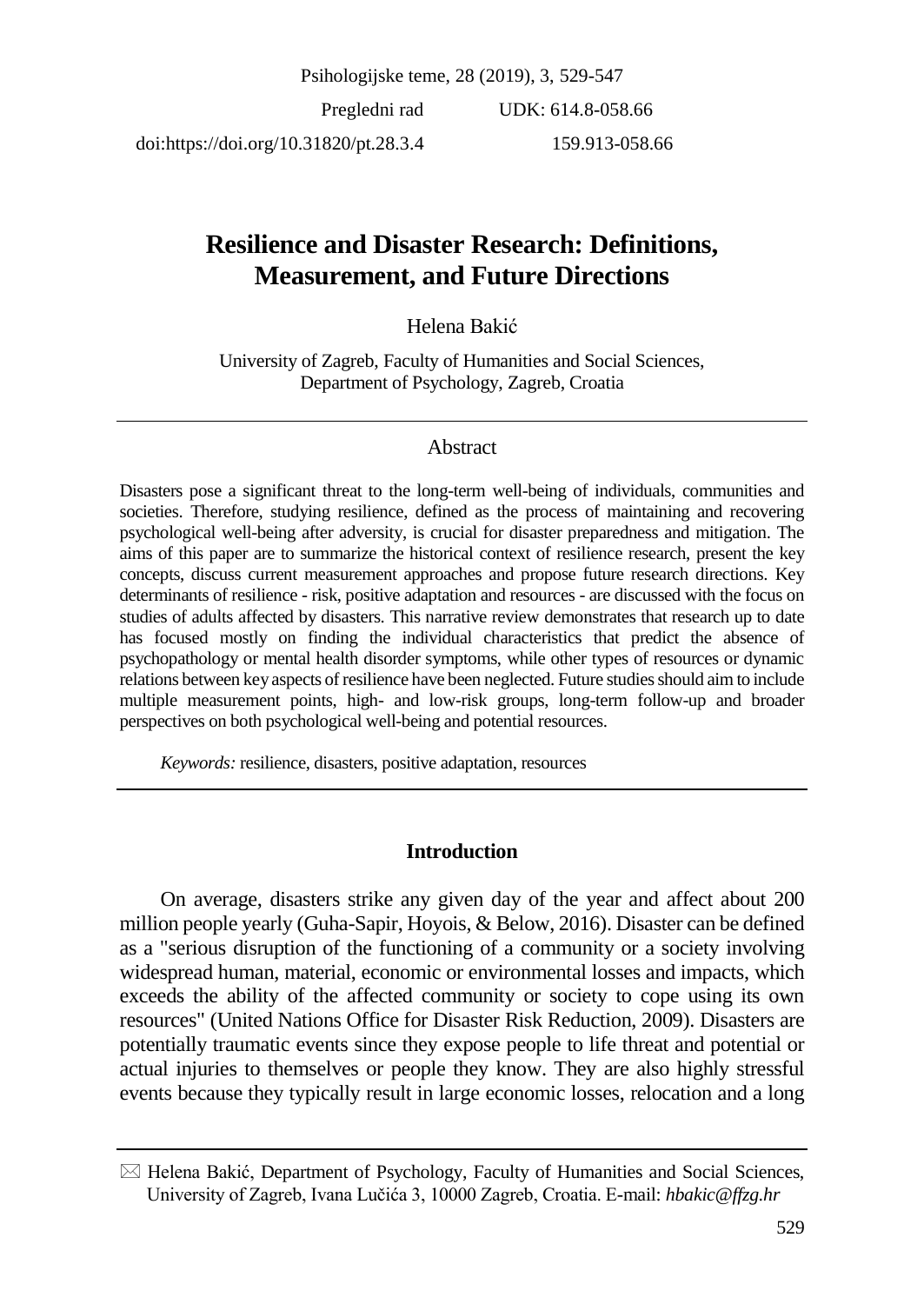process of rebuilding of housing and infrastructure. Furthermore, they are experienced collectively, as they lead to sudden changes in the daily lives of entire communities or society as a whole. This characteristic of disasters was described more than a half a century ago by Fritz (1961, p. 651) who stated that disaster can be defined as a "basic disruption of the social context within which individuals and groups function".

The devastating nature of disasters is evidenced by their numerous and long term consequences. A comprehensive systematic review summarizing findings for over 60,000 participants from 160 studies has shown that only 11% of samples exhibit minimal impairment, indicative of transient stress, while 39% exhibit severe or very severe impairment, indicative of significant psychopathology or distress (Norris et al., 2002). Furthermore, numerous studies indicated that prevalence of PTSD, depression and anxiety remain higher in disaster survivors compared to the general population years and even decades after the event itself (Ajdukovic, Bakic, Corkalo Biruski, & Löw Stanic, 2015; Havenaar et al., 1997; Morgan, Scourfield, Williams, Jasper, & Lewis, 2003; Hull, Alexander, & Klein, 2002).

Lately, there has been an increasing accord that negative psychosocial consequences of disasters can be mitigated by building "resilience" of individuals and communities. For example, the National Science and Technology Council (2005) argued that identifying standards and metrics for assessing disaster resilience that will enable reducing community disaster vulnerability is one grand challenge of the future. Furthermore, one of the United Nations (2005) strategic goals for the period from 2005 to 2015 was building capacities of communities and nations that would increase resilience to disasters. However, the Third UN World Conference concluded that, although there has been progress in reducing the effects of disasters, they continue to have a major impact on the social functioning of communities (United Nations Office for Disaster Risk Reduction, 2015). Therefore, disaster resilience continues to spike interest both in research and practice.

This paper aims to reflect on the key concepts of resilience, both historically relevant and currently utilized, to highlight promising measurement approaches and to propose future research directions, especially as it relates with resilience after disasters. In doing so, this paper draws extensively on findings from studies of resilience in different fields, especially developmental and community psychology, and attempts to bridge across different views as they tie into the emerging field of resilience after large-scale adversities. It also strives to elaborate on the conceptual divide between those disciplines and to highlight the distinctive characteristics of disaster resilience research. By addressing the crucial concerns and misconceptions in operationalization and measurement of resilience after disasters and proposing ways to mitigate them, this paper aims to add to the theoretical clarity and to serve as a road map for future research.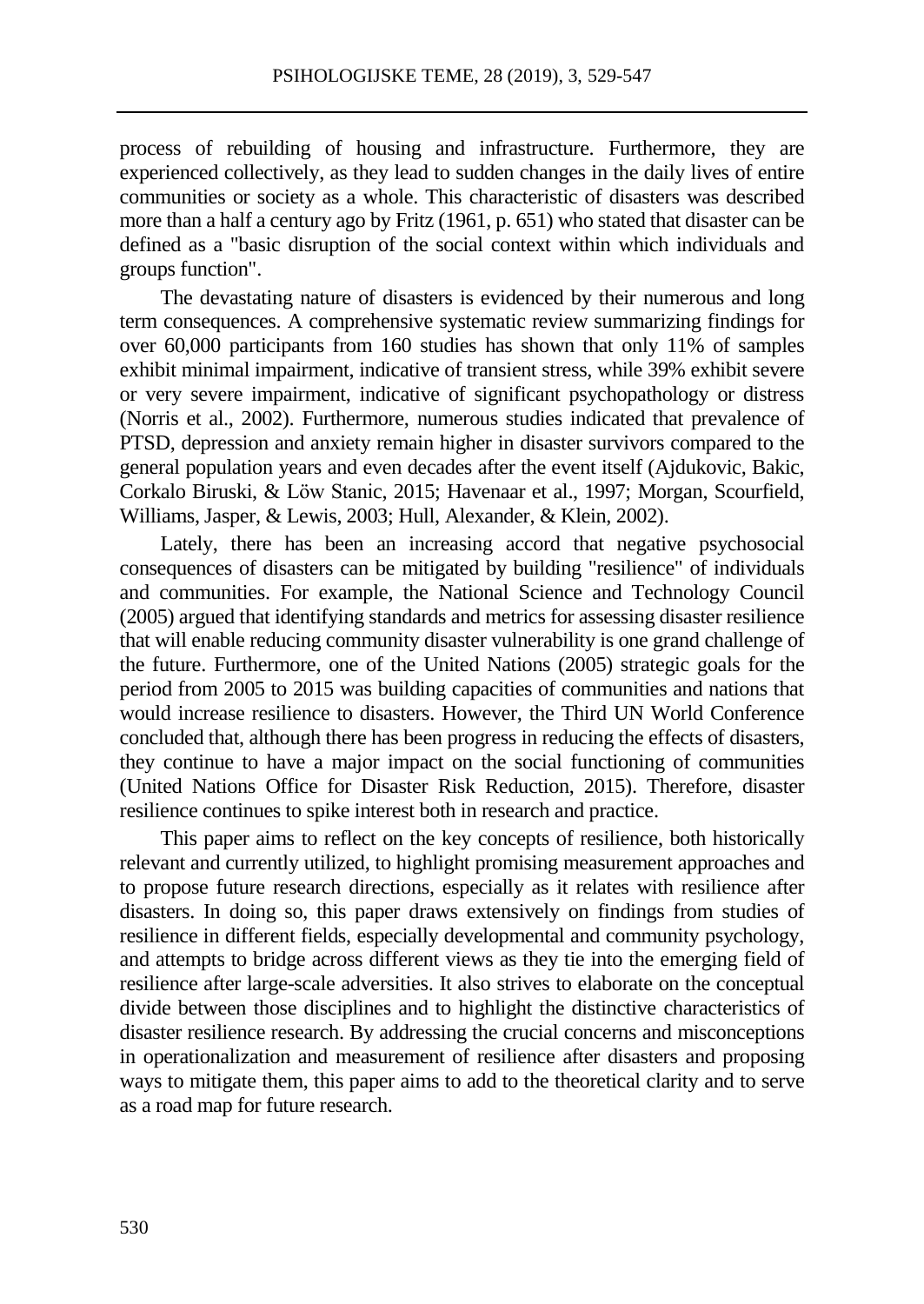### **What is Resilience?**

The fact that the word *resilience* is among 1% of lookups in the Merriam-Webster dictionary speaks for its popularity in modern society (Resilience, 2018). This dictionary defines resilience as (1) the capability of a strained body to recover its size and shape after deformation caused especially by compressive stress; (2) an ability to recover from or adjust easily to misfortune and change. These definitions portray how a concept which has been developed in physics was eventually transferred into social science within the individual ("individual resilience", e.g. Rutter, 2000), community ("community resilience", e.g. Norris, Stevens, Pfefferbaum, Wyche, & Pfefferbaum, 2008) and national level perspectives ("national resilience", e.g. Kimhi, 2016). However, contrary to the resilience as a physical property of an object, in social sciences the term is used rather inconsistently. This ambiguity in defining the main concepts is, in fact, one of the most common critiques of the field (Luthar, Cicchetti, & Becker, 2000) resulting in high variability of estimates of "resilient" individuals ranging between 25% and 84% (Vanderbilt-Adriance & Shaw, 2008).

Human resilience research originated from developmental psychology, where the term was first used to describe children who are functioning well despite extremely adverse circumstances (Masten, Best, & Garmezy, 1990). In these early stages of inquiry, there was an emphasis on exploring the characteristics of individuals associated with positive adaptation at times of stress. Hence, the field was dominated by concepts such as sense of coherence (Antonovsky, 1979), hardiness (Kobasa, 1979) and ego resilience (Block & Block, 1982). These constructs mostly describe capacities and characteristics of the individual facing hardship: coping strategies, resourcefulness and flexibility. Therefore, the concept of resilience is sometimes used to describe relatively stable individual characteristics, especially in studies on adult populations (Luthar & Brown, 2007). However, most of the contemporary definitions describe resilience as a process (Table 1), for a number of reasons.

First, even though individual characteristics do indeed predict positive adaptation in the context of adversity, numerous studies show the importance of the broader context, as well as interactions between the individual and their environment (e.g. Masten & Narayan, 2012). Moreover, not only are the individual characteristics just a part of the resilience phenomena, but the importance of different factors can change in different contexts: what protects in one, can be a risk in another (Wright, Masten, & Narayan, 2013). These factors include interactions with different people or organizations, resources available at the time and differing community, societal, cultural and religious determinants (Southwick, Bonanno, Masten, Panter-Brick, & Yehuda, 2017).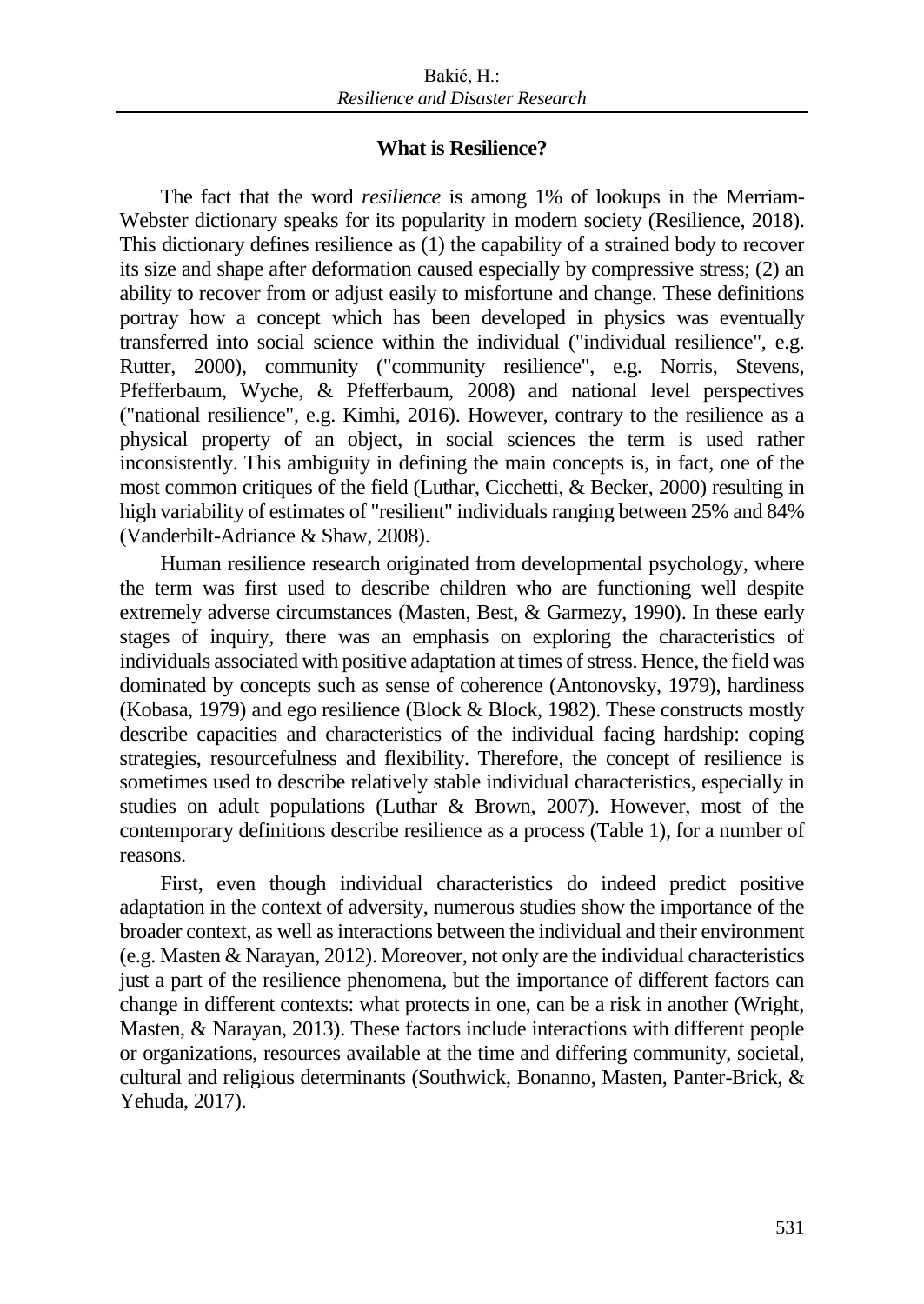#### Table 1

#### *Contemporary Definitions of Resilience*

Process of, capacity for, or outcome of successful adaptation despite challenging or threatening circumstances (Masten et al., 1990, p. 426).

Resilience refers to a dynamic process encompassing positive adaptation within the context of significant adversity (Luthar et al., 2000, p. 543).

The ability of adults in otherwise normal circumstances who are exposed to an isolated and potentially highly disruptive event, such as the death of a close relation or a violent or lifethreatening situation, to maintain relatively stable, healthy levels of psychological and physical functioning (Bonanno, 2004, p. 20).

A process linking a set of adaptive capacities to a positive trajectory of functioning and adaptation after a disturbance (Norris et al., 2008, p. 130).

Resilience is the process of harnessing biological, psychosocial, structural, and cultural resources to sustain wellbeing (Panter-Brick & Leckman, 2013, p. 333).

The capacity of a dynamic system to adapt successfully to disturbances that threaten the viability, the function, or the development of that system (Masten, 2014, p. 10).

Therefore, most of the contemporary definitions describe resilience as a process involving multiple and changeable factors. But, to define resilience we first need to go back to two key concepts: risk or adversity and positive adaptation.

#### **Risk**

The definition of resilience, from the earliest days of research, always included the existence of risk. In fact, the notion that resilience can only be exhibited when there is significant risk differentiates this concept from a more general term of positive adaptation. As discussed by Luthar et al. (2000), even though with growing research resilience may be considered simply as a part of the "normal" pathway to positive adaptation, for now it seems that this is not the case. What leads to positive adaptation at times of risk is often found to be different than in the usual course of life. Therefore, to study resilience, the type and scope or risk should be defined.

Risk can be defined as an external event that threatens the well-being of individuals and/or communities or societies as a whole. This can be a single highly stressful or potentially traumatic event (such as the loss of a loved one or surviving a violent attack) or a cumulative/chronic one (living in poverty or in a war zone). The distinction between a single, highly adverse event and a set of events is an important one. The majority of research in the field of resilience studied the latter (e.g. Bonanno & Diminich, 2013; Kimhi & Eshel, 2009; Kimhi & Shamai, 2004; Masten, 1994; Masten et al., 1990; Wright et al., 2013). In fact, the resilience research in developmental psychology originated from studies of children living in a high-risk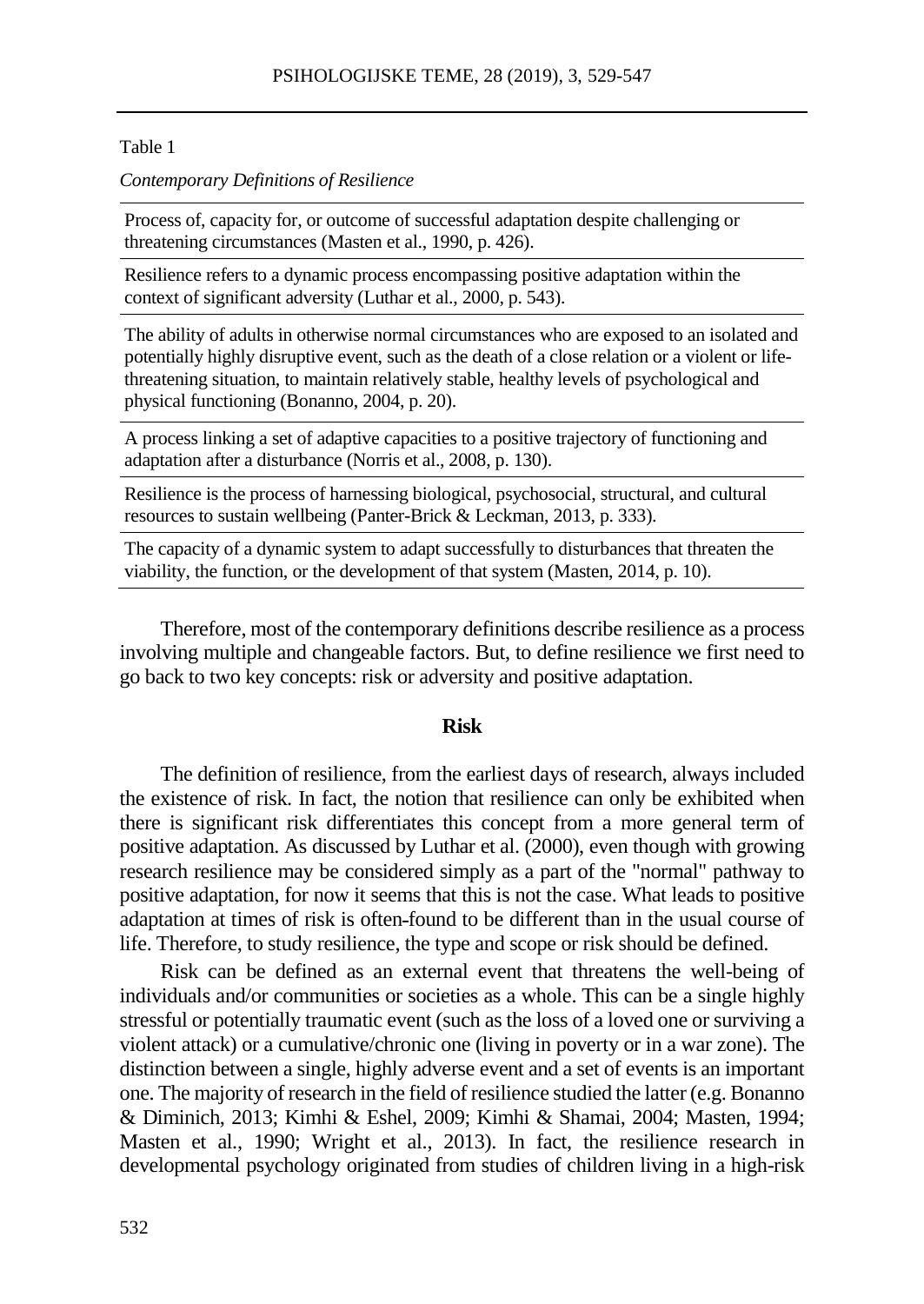environment. Living with a mentally ill parent, for example, results in a multitude of risks, such as low socioeconomic status, marital distress, damaged attachment systems etc., that last over a long period of time. It can be argued that this type of risk is different, in terms of outcomes and coping mechanisms than experiencing a single potentially traumatic event in adulthood. Therefore, in disaster research, risk is clearly defined as a single, highly aversive external event.

However, not all individuals exposed to a disaster experience the same amount of risk. Some experience more proximal risks because they have been directly in the way of the water wave, trapped in the rubble or burnt by the fire. Others experience distal risks because they have managed to evacuate before the disaster struck or have been lucky enough to be at a location where the effect of the disaster was mild(er). Furthermore, the level of risk also depends on contextual factors. Even though disasters occur with similar frequency in the developed and less developed countries, the risk of human losses and material damage is strongly related with the degree of the (under)development of the country (Centre for Research on the Epidemiology of Disasters & United Nations Office for Disaster Risk Reduction, 2016).

Therefore, the multifaceted nature of risk should be reflected in the study design. For example, in a study of psychosocial consequences of 2004 tsunami, Johannesson, Lundin, Fröjd, Hultman, and Michel (2011) measured disaster exposure in three categories: high exposure group included individuals who were caught by the wave; medium exposure group included those who have lost a relative, felt life threat, had experienced or witnessed injury, were anxious about the fate of relatives, seen dead bodies, witnessed others suffering and/or seen young children without guardians or helped other victims; and low exposure group included people who were indirectly exposed, by being in the close vicinity of the disaster or have been in contact with highly affected people. Another possibility is to define the level of risk by the distance from the epicentre of the disaster (e.g. Dogan, 2011).

### **Positive Adaptation**

Another key concept in resilience definitions is positive adaptation: to be resilient, an individual, a community or a society should exhibit certain levels of adaptation in the context of high risk. Two key aspects of adaptation need to be considered: the level of adaptation or functioning one need to show to be resilient, and how does positive adaptation manifests or, more specifically, which indicators should be considered within the umbrella of positive adaptation.

Before discussing the key determinants of positive adaptation to disasters, we need to clarify the terminology. In this paper, the term "positive adaptation" is used to describe the desirable result of the resilience process. Other terms are also found in the literature, such as "good outcomes" (e.g. Masten & Reed, 2002), "healthy level of functioning" (e.g. Bonanno, 2004) or "positive adjustment" (e.g. Luthar et al., 2000). Furthermore, the terms are commonly used interchangeably (e.g. Southwick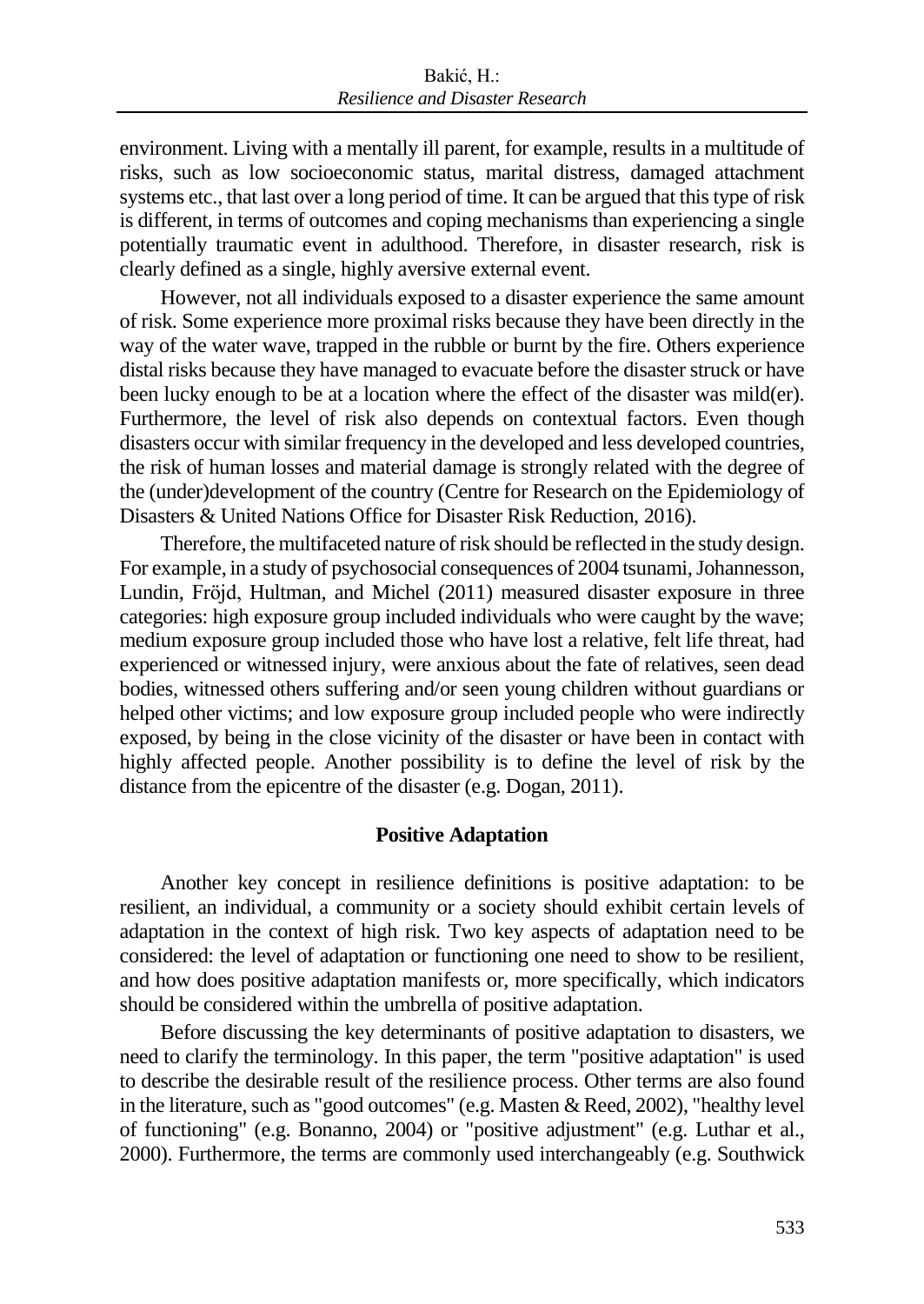et al., 2017), since they all describe the desired end result of a resilience process. The term positive adaptation is preferred in this paper since it more clearly emphasizes the notion that resilience is a dynamic, ongoing process, rather than just a set of static "outcomes" that are achieved at a certain point after adversity (for similar use of the term see for example Masten, 2014 and Norris et al., 2008).

The amount of adaptation that characterizes resilience is a matter of continuous debate. Overall, there are three approaches to define the appropriate level of positive adaptation after a disaster: (1) experiencing better outcomes than expected; (2) maintaining positive functioning regardless of the event; (3) undergoing process of recovery after the event (Masten et al., 1990). To date, the most commonly used approach is based on the better-than-expected principle. In a typical study of resilience after a disaster, data on psychological outcomes are collected in an affected community and correlated with a set of predictors that are thought to be related with the outcomes. The findings indicate that certain variables contribute to better functioning of some individuals than the others within the same community. However, this does not imply that those who adapt better than other affected people after surviving a disaster function well. This was found in a number of studies, as previously described, showing that the prevalence of psychopathology and levels of distress are several times higher in populations affected by disasters than in the general population. Therefore, the better-than-expected criterion, for most authors, falls short to characterize resilience (Masten, 1994).

Other authors consider that resilience is defined by a stable trajectory of functioning regardless of the disaster (e.g. Bonanno, 2004; Bonanno & Diminich, 2013). Although certain levels of distress are to be expected after a disaster - they are considered to be a normal reaction to an abnormal event (Flynn, 1994), resilience is characterised by a relatively stable level of healthy functioning. In addition, Bonanno and Diminich (2013) argue that outcomes that are expected in the face of chronically aversive environments, typically under study in developmental psychology, and outcomes of a single, high impact event such as disasters differ. Noticing that some individuals thrive despite living in chronically aversive environments has led developmental researchers to identify the key factors which foster positive adjustment. As the authors argue, this type of resilience is typically evidenced by the gradual emergence of positive outcomes, usually when the stress of the aversive environment has been reduced. They refer to this pattern as "emergent resilience". Differently, single aversive events usually occur within a well-functioning environment and represent an isolated stressor. Authors argue that resilience in this context is characterized by "little or no lasting impact on functioning and a relatively stable trajectory of continuous healthy adjustment from before to after the potentially traumatic event" (p. 4), and refer to this as "minimal-impact resilience". Finally, some authors consider that resilience is, in fact, the speed of recovery towards good or preevent functioning (Norris et al., 2008).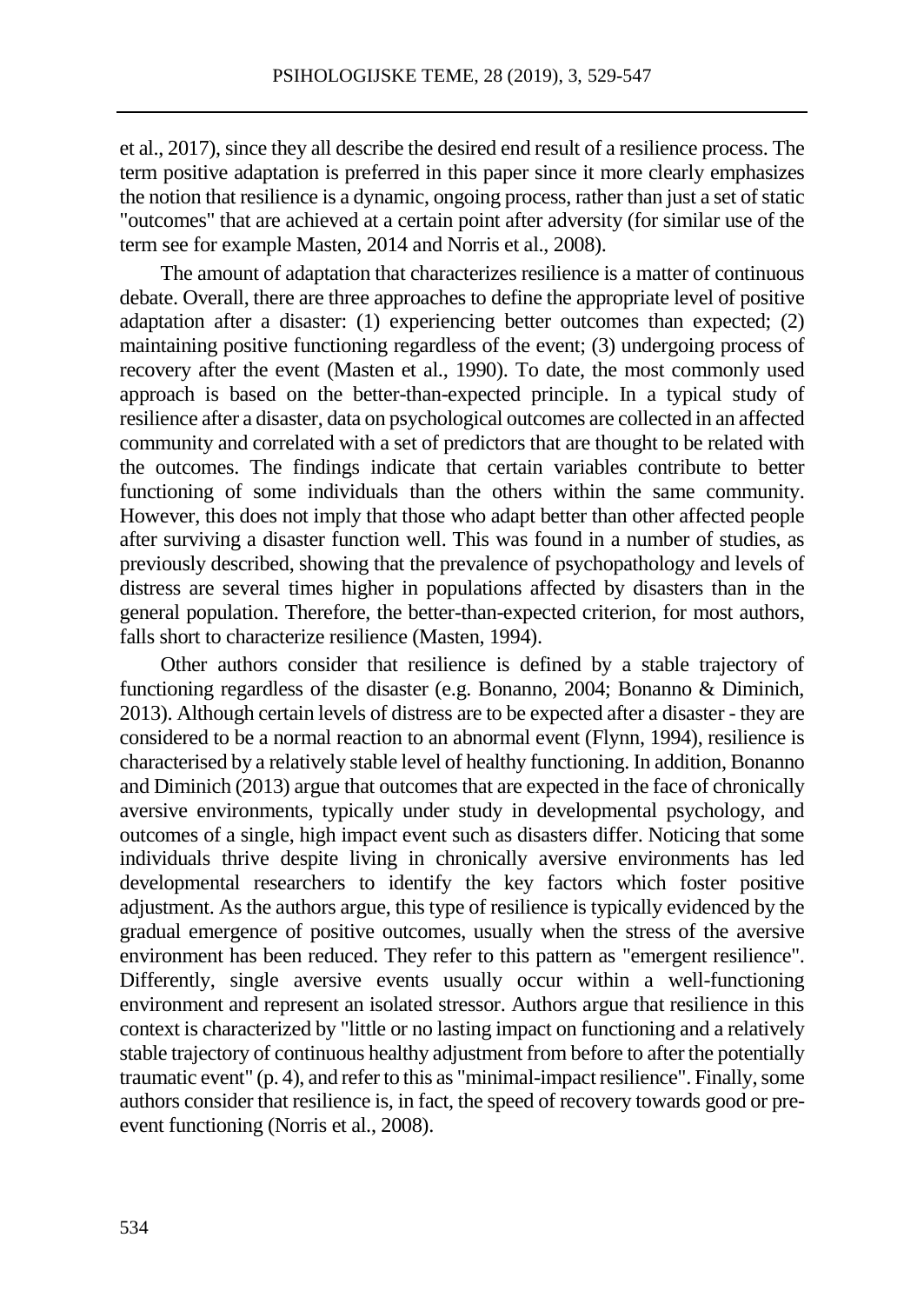The notion that resilience is exhibited in a certain trajectory of adjustment or the speed of recovery suggests that longitudinal study designs are necessary to fully capture this phenomenon. However, this is usually not the case in disaster resilience research. Up to 68% of studies in this field are conducted at a single time point, and long-term follow-ups are scarce (Norris et al., 2002). However, recent years have brought about an increase in longitudinal measurement of disaster outcomes, which, along with the rise of new, more sophisticated data analyses has brought significant breakthrough in resilience research. Such analyses include, for example, latent growth curve models (LGM; Curran & Hussong, 2002) and latent growth mixture modelling (LGMM; Muthen, 2004). In LGM, an underlying growth trajectory is estimated by specifying two unobserved factors: baseline level (the intercept) and rate of change over time (the slope). Different models of change can be tested against each other; most commonly testing whether the trend of change is linear (e.g. continuously increasing or decreasing) or curvilinear (e.g. exponential increase or decline). Once an appropriate model of change is established, time-constant or timevariant correlates of both the baseline level and the rate of change can be included. Differently, the more commonly applied LGMM approach is used to determine distinctive variations in outcome patterns. LGMM assumes that there are multiple unobserved subpopulations and aims to describe longitudinal change within the groups separately. The objective of the model is to empirically identify subgroups within the overall sample and to describe possible differences in longitudinal change between those groups.

Studies so far have been consistent in establishing prototypical trajectories of response after single-event traumatic events, including disasters (Bonanno & Diminich, 2013). Typical trajectories of adaptation include: (1) high and stable levels of dysfunction over time; (2) low and stable levels of dysfunction over time; (3) moderate to high dysfunction in the earlier time period after disaster, followed by an improvement in functioning; and (4) initial good functioning after the disaster followed by increased dysfunction over time. The first and the last trajectory are consistently named across studies as chronic dysfunction and delayed dysfunction. Current estimates suggest that about 5-30% of affected people fall in the first, and up to 15% in the latter trajectory (Bonanno & Diminich, 2013). The second and third trajectories are not named consistently. Some authors argue that resilience is exhibited only when there are stable low levels of dysfunction over time (e.g. Bonanno & Diminich, 2013; Johannesson, Arinell, & Arnberg, 2015); whereas others argue that this outcome indicates "resistance" (e.g. Hobfoll et al., 2009; Norris, Tracy, & Galea, 2009). Accordingly, fast recovery from moderate and high levels of dysfunction for some denotes a "recovery" trajectory, and for others "resilience" trajectory. The estimates of these two trajectories seem to vary more than for the others, with resilience/resistance usually ranging from 35-65%, and recovery/ resilience from 15-25% (Bonanno & Diminich, 2013).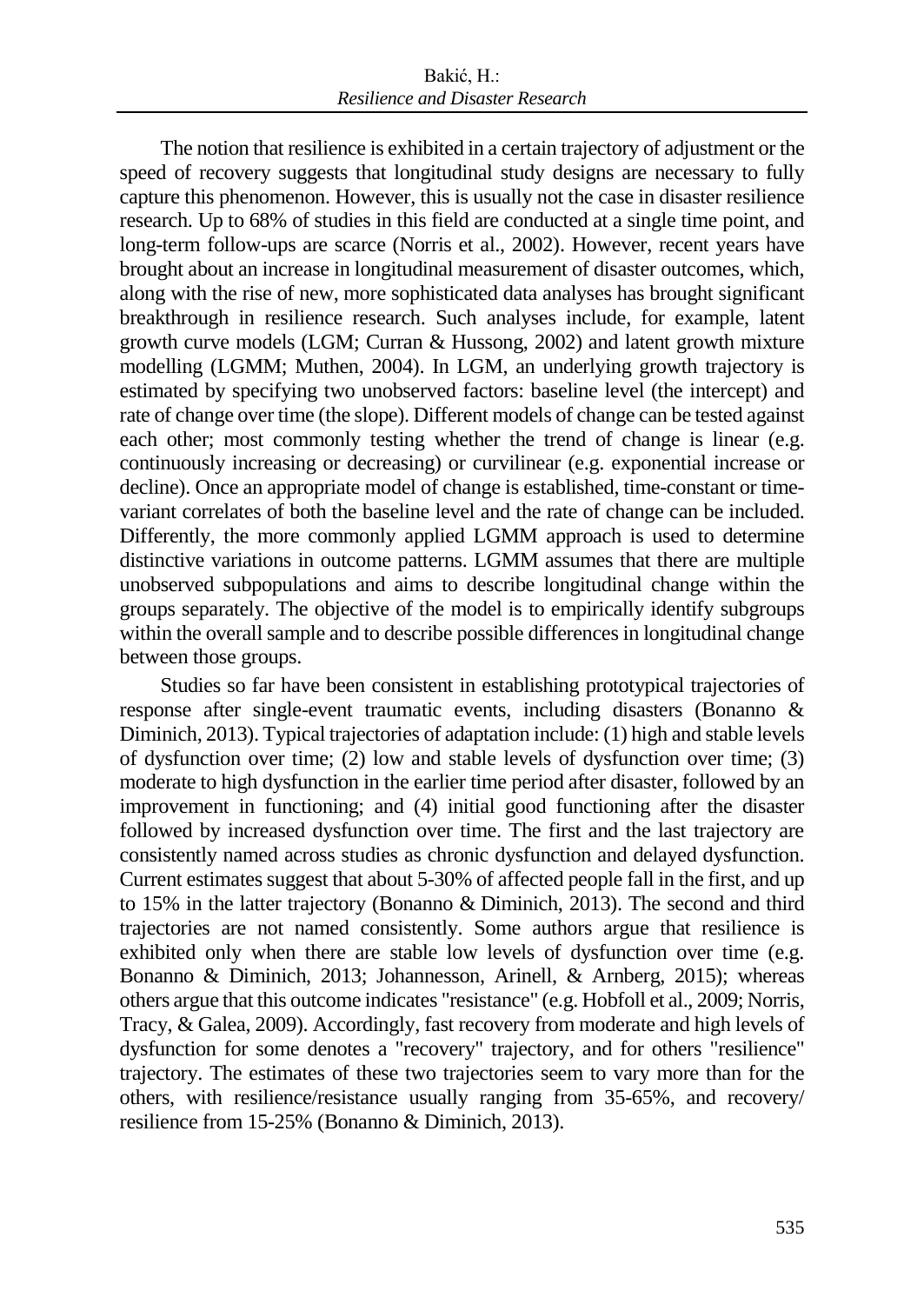A related issue is which specific indicators of positive adaptation after disasters should be taken into account. The vast majority of studies of post-disaster functioning address mental health issues, such as PTSD, depression or anxiety (Norris et al., 2002), where the absence of psychopathology is considered an indicator of resilience. There are several advantages to this approach. First, given that the absence of psychopathology can be determined using validated diagnostic instruments and criteria, this approach offers a straightforward interpretation of the results, even in the absence of a comparison group and facilitates cross-study comparisons. In addition, since epidemiologic studies show that about 18% - 36% of the general population meets the diagnostic criteria for one or more mental health disorders during a lifetime, in high-risk populations the absence of psychopathology may not be such a lax criterion (Kessler et al., 2007). However, there has been increasing concern that conceptualization of positive adaptation only through the absence of psychopathology lens may be too narrow. For example, Litz (2005) cautions that this view neglects the impact of stress and trauma on work, family, leisure and self-care capacities. An individual can, therefore, exhibit low levels of symptoms, and at the same time experience considerable functional impairment, and vice versa. Accordingly, Norris et al. (2008) propose that positive adaptation is defined as (1) absence of psychopathology, (2) healthy patterns of behaviour; (3) adequate role functioning at home, school, and/or work; and (4) high quality of life.

#### **The Role of Resources**

Having reviewed two key concepts related with resilience, risk and positive adaptation, it is time to turn to the third component of the resilience process. As discussed earlier, the study of resilience started with the exploration of various individual characteristics that are found in people who, when exposed to risks and after surviving adversities adapt well, or exhibit high level of functioning when others do not. In the literature, these capacities are named differently, but usually as correlates of resilience, protective factors and, especially in disaster research, resources (Hobfoll, 1989; Luthar et al., 2000; Norris et al., 2008). Despite differences in the used terminology, all of these refer to factors that, if available, increase the odds for positive post-disaster adaptation. The term resources is particularly utilized in studies of disasters, and refer to human, social and material capital in adaptive processes (Masten & Reed, 2002). The term itself suggests that there is a wide array of factors that can potentially lead to resilience in the face of risks and disasters.

However, whether or not positive adaptation or fast recovery is exhibited depends on the dynamic attributes of available resources - on their robustness, redundancy and rapidity (Norris et al., 2008). Resources are robust if they can withstand adversities without deteriorating or depleting; they are redundant if they are diverse in a sense that multiple resources exist in a substitutable manner, and they are rapid if they can be accessed and utilized fast in the course of exposure to risks.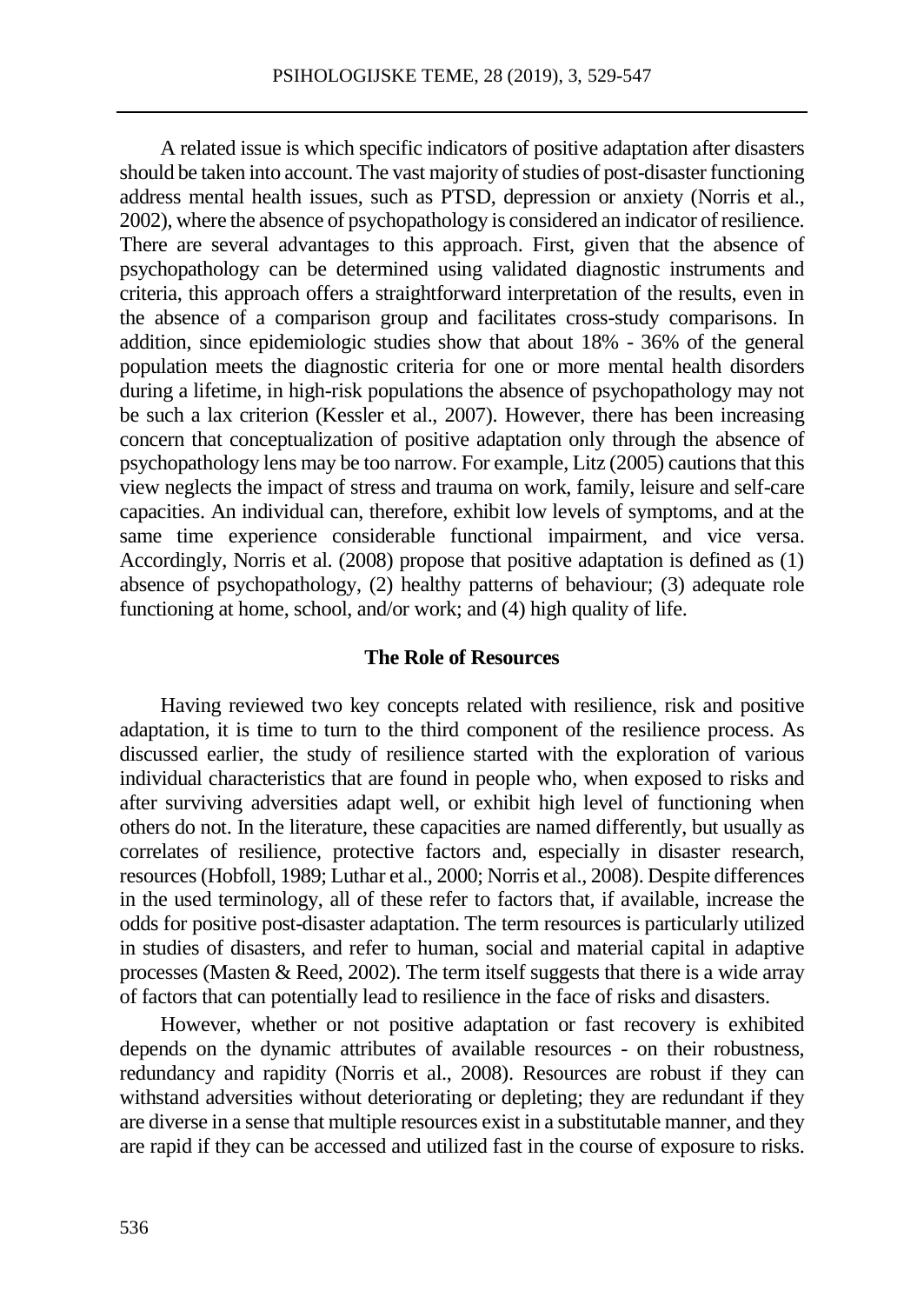Therefore, studying resources and their attributes is one of the crucial points in resilience research (Norris et al., 2008; Southwick et al., 2017).

There are ample studies examining resilience resources. It has been found that a number of relatively stable individual characteristics or traits contribute to resilience after disasters, such as positive emotionality, hardiness, self-efficacy, cognitive flexibility, perceived control, sense of mastery, and trait self-enhancement (see for example Bonanno & Diminich, 2013; Bonanno, Brewin, Kaniasty, & Greca, 2010). In fact, the focus on trait resiliency has been so prevalent in studies with the adult population that a large number of questionnaires measuring "resilience" have been developed (for a detailed methodological review see Windle, Bennett, & Noyes, 2011). One of the most commonly used questionnaires in disaster research, Connor-Davidson Resilience Scale (Connor & Davidson, 2003), assesses five, relatively stable individual characteristics: personal competence; trust in one's instincts, tolerance of negative affect, and strengthening effects of stress; acceptance of change, and secure relationships; control and spiritual influences. The scale has been found to predict lower symptoms of PTSD, depression and anxiety after an earthquake (Ahmad et al., 2010; Ying, Wu, Lin, & Jiang, 2014), tsunami (Irmansyah, Maramis, & Minas, 2010) and industrial disaster (Ghisi et al., 2013).

However, it is important to emphasize that none of the "resilience scales" in fact measure resilience as a process triggered by a risk. They assess the capacitiesto adapt well or function well or recover fast in the face of adversity, and therefore assess resources that contribute to positive adaptation. Positive adaptation will only be achieved if appropriate resources can be accessed when needed and were not affected or diminished by a disaster itself. In addition, most instruments for assessing resources focus on personality traits. However, traits represent just a (small) portion of resources available to an individual. Other resources can be found in the wider social context, in the community or society as a whole. Among the variety of resources, some authors argue that it is not pragmatic to focus on those that are least likely to be enhanced by interventions that aim to reduce effects of disasters (Masten et al., 1990).

That said, studies on resources other than individual traits are scarce. The other most commonly assessed resource is social support, a resource that has been repeatedly found to contribute to good outcomes at times of stress. Social support is usually measured as perception of support from a significant other, family and friends and it reflects the belief that help will be available if needed (e.g. Zimet, Dahlem, Zimet, & Farley, 1988) and it has been consistently found to be related with better mental health outcomes in disaster context (e.g. Bonanno, Galea, Bucciarelli, & Vlahov, 2007; Kaniasty & Norris, 2008). Other resources, especially at the community level, have been extensively discussed, but rarely systematically assessed. In a seminal review paper on community resilience after disasters by Norris and colleagues (2008) a conceptual model of community resilience is presented based on literature review across multiple scientific fields. The model points to four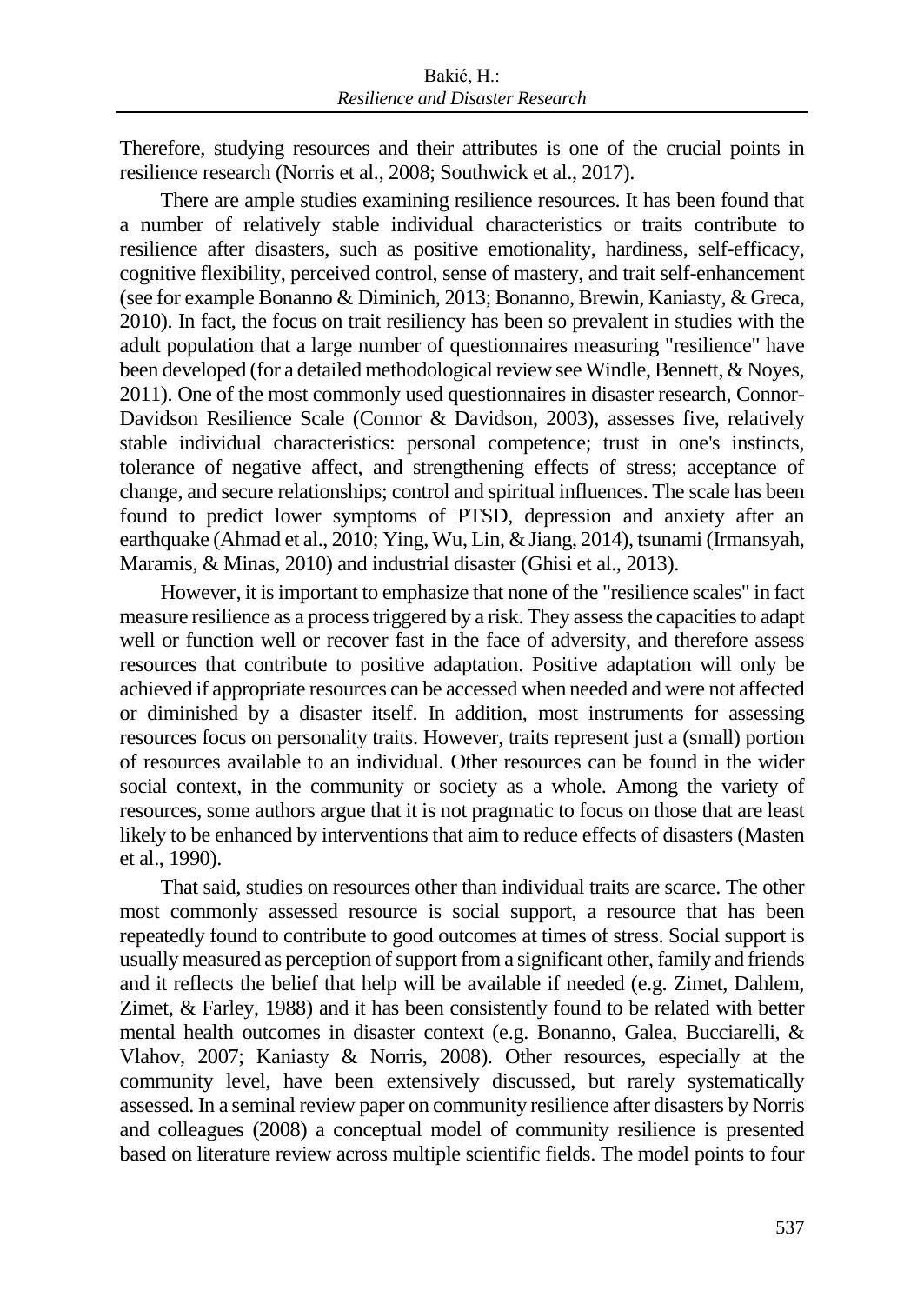key community resources: economic development, community social capital, community competence, and information and communication. A number of studies show that individual-level perceptions of community resources are related with PTSD symptoms, anxiety, anger, general stress reactions and life satisfaction in the context of armed conflict in Israel (Braun-Lewensohn & Sagy, 2014; Kimhi & Eshel, 2009; Kimhi & Shamai, 2004). However, they are yet to be tested in post-disaster settings.

#### **Resilience as a Process**

Throughout this paper, resilience has been described as a process involving utilizing resources to achieve positive adaptation in the context of exposure to risk. But, to understand resilience as a dynamic process, conceptual links between risk, resources and positive adaptation should be described and tested. The links between the risk and positive adaptation are built into the definition of resilience itself – resilience can only be manifested if the risk, threat or adversity is present and positive adaptation as an outcome is evident. However, links between risk and resources, as well as between resources and positive adaptations are yet to be fully established.

The process of building up and maintaining resources after disasters is starting to be viewed as central to resilience (Norris et al., 2008; Southwick et al., 2017). One of the most studied theoretical models in disaster research, Conservation of Resources (COR) theory focuses on resource loss and gain in post-adversity adaptation (Hobfoll, 1989). COR theory claims that psychological stress is the result of threat of loss of resources, actual loss of resources or lack of resource gain following resource investment. According to the model, to prepare for future adverse events, people, organizations or wider systems aim to develop resource surpluses, which can be drawn upon at times of risk, including disasters. If resources are seriously disrupted, lost or cannot be called upon when needed, stress will be experienced, manifested in lower levels of adaptation. Given that, by definition, the state of disasters is declared when the demands by far exceed the resources, studying how resources change may be critical in disaster preparedness and mitigation. And while studying trajectories of post-disaster outcomes is becoming the golden standard in the field, much less is known how disasters affect different levels of resources. Some studies have shown that disasters and armed conflicts diminish the available resources at the individual (Benight et al., 1999; Sattler et al., 2006; Zwiebach, Rhodes, & Roemer, 2010), and also at the community level (Kimhi & Shamai, 2004). However, no studies up to date known to the author have examined the trajectories of resource recovery, or their dynamic attributes – robustness, redundancy and rapidity.

Furthermore, the roles of resources in predicting different outcomes of resilience process are yet to be established. This particularly refers to exploring interactive or moderating processes in positive adaptation. In developmental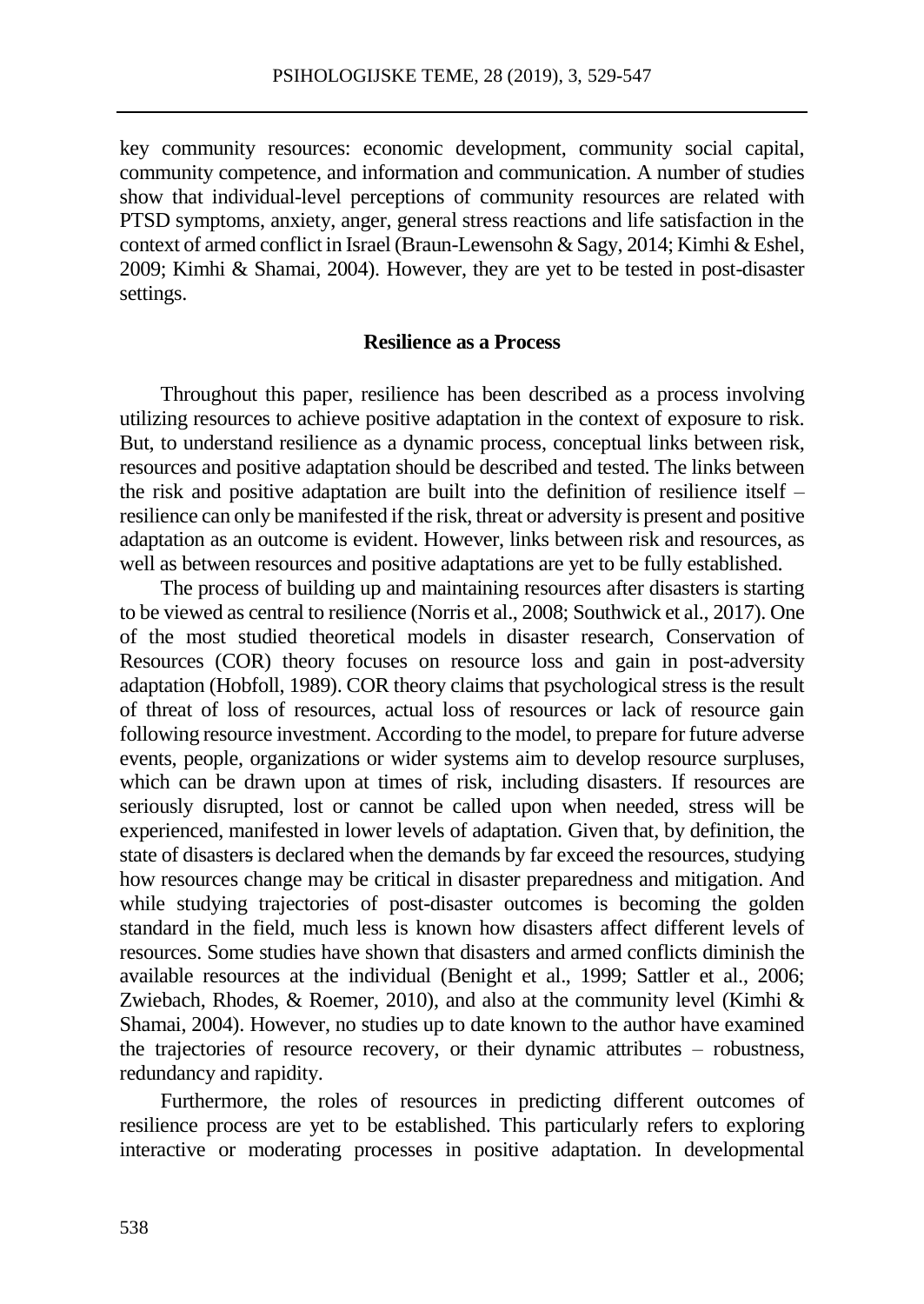psychology, a distinction is made between resources that have direct ameliorative effects-those that are related with good outcomes in both low- and high-risk settings, and interactive processes - those that exhibit their effect only in high-risk settings. The direct, ameliorative effects, often called protective factors, are those that are not specific to adapting well to a certain event. It is, therefore, crucial to investigate interactive processes, such as "protective-stabilizing" – meaning that the presence of a resource is related with positive adaptation only in high-risk setting, "protectivereactive" – when the presence of a resource fosters adaptation, but less so when stress levels are high compared to low, or even "protective-enhancing" – when the presence of a resource leads to increased functioning in disaster setting (Luthar et al., 2000). Identifying resources that are critical for positive adaptation in disaster settings could serve as a guide for designing post-disaster interventions. However, up to date, studies that compare the importance of a resource in a high-risk and a comparable, non-affected or low-risk group are scarce.

Finally, since it is highly unlikely that a single resource can have a predominant effect on positive adaptation, it is important to investigate and compare their relative strength. In addition, the strength of a single resource may vary over time, given that it can become less accessible or its influence may be changed by other environmental factors. Therefore, taxonomy or a model of potential resources and their interrelations would highly benefit disaster resilience studies. Often used model, stemming from COR theory, proposes 4 key types of resources: objects, for example, housing or personal transportation; personal characteristics, such as skills, optimism or hope; conditions, such as marriage or health; and energies, such as money or knowledge (Hobfoll, 1989). Other conceptualization, informed by developmental ecological models, such as Bronfenbrenner's (1977) ecological theory, define resources at different levels of proximity to the individual – as individual characteristics, community and society resources. However, a comprehensive model of such resources in disaster resilience, including their interrelations and underlying processes, is still nascent.

### **Conclusions and Future Directions**

The current paper aimed to highlight current knowledge and state of research into resilience after disasters. Resilience is defined as a dynamic process in which a range of resources, individual and contextual, stable and more variable, leads to maintaining and faster recovery of psychological well-being in the situation of risk, adversity and disaster. In other words, resilience can be measured as the level of wellbeing and good functioning and the speed at which this level is achieved after an event that carries high risk for negative psychological consequences and poor functioning. If the individual, community or society in question exhibits good functioning post-event, compared to diagnostic or functioning standards, or in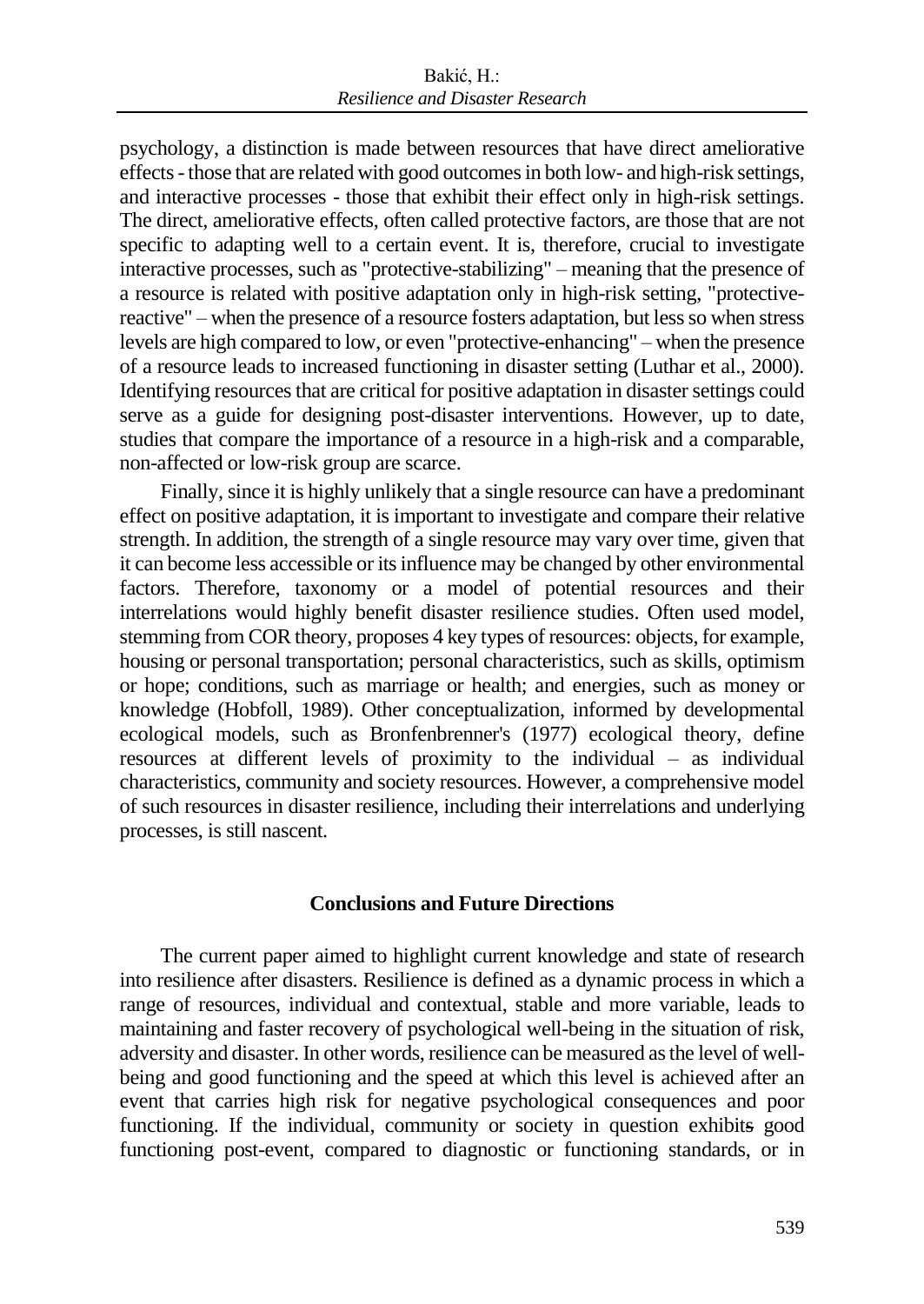comparison to other individuals, communities or societies, it can be concluded that they have shown resilience. Resources are the driving force behind achieving these outcomes. Where they are ample, able to withstand the impact of the event and can be accessed rapidly, the odds of exhibiting resilience are higher. Knowing what resources are strong contributors to the process of resilience is the basis for planning and conducting effective interventions aiming to prevent or mitigate the negative consequences of different adversities, including disasters.

Before focusing on the future directions of research of resilience after disasters, another historical reference will be borrowed from resilience studies in developmental psychology. Summarizing decades of research efforts in the field, Wright et al. (2013) describe four waves of inquiry. Initial research was dominated by studies describing the phenomena, differentiating between correlation of resilience (resources) and the quality of adaptation, and finding the "list" of resources contributing to adaptation. The second wave moved from description ("what" questions) to studying the process leading to resilience ("how" questions) (Masten et al., 1990). This included the greater emphasis on ecological systems approach that examines also the wider social, community and society systems as well as studying stability and change in both resources and adaptation. Building on the better understanding of the involved processes, the third wave aimed at creating and evaluating interventions to foster resilience. Finally, the current fourth wave focuses on dynamic relations between different levels of systems as well as neurobiological underpinnings of resilience.

The current focus on individual characteristics and the quality of adaptation in studies of disaster resilience seems to correspond with the first wave of resilience research in developmental psychology. The studies on trajectories of outcomes after disasters, and the development of questionnaires measuring potential resources, mostly at the level of the individual with the aim to identify the "key resources" can be seen as the "what" questions. However, in order to achieve further progress in the field of disaster resilience it is critical to move on to the "how" questions. The efforts are already visible in calls to focus on wider ecological systems, such as communities and their potential resources, as well as trajectories and processes concerning the links between resources and positive adaptation (Norris et al., 2008). Resources and processes at play at the level of a community may be particularly important for disaster resilience, because of the nature of the event itself. Therefore, efforts to enhance resilience to disasters will likely involve large-scale community-based interventions that will increase the resources of a large number of individuals at the same time.

There are growing efforts to increase resilience by building up resources before the disaster strikes. These include developing guidelines on mitigating mental health consequences of disasters that can be translated in specific operational plans (e.g. Inter-Agency Standing Committee, 2007; Williams et al., 2009), training responders for efficient post-disaster interventions (e.g. World Health Organization & War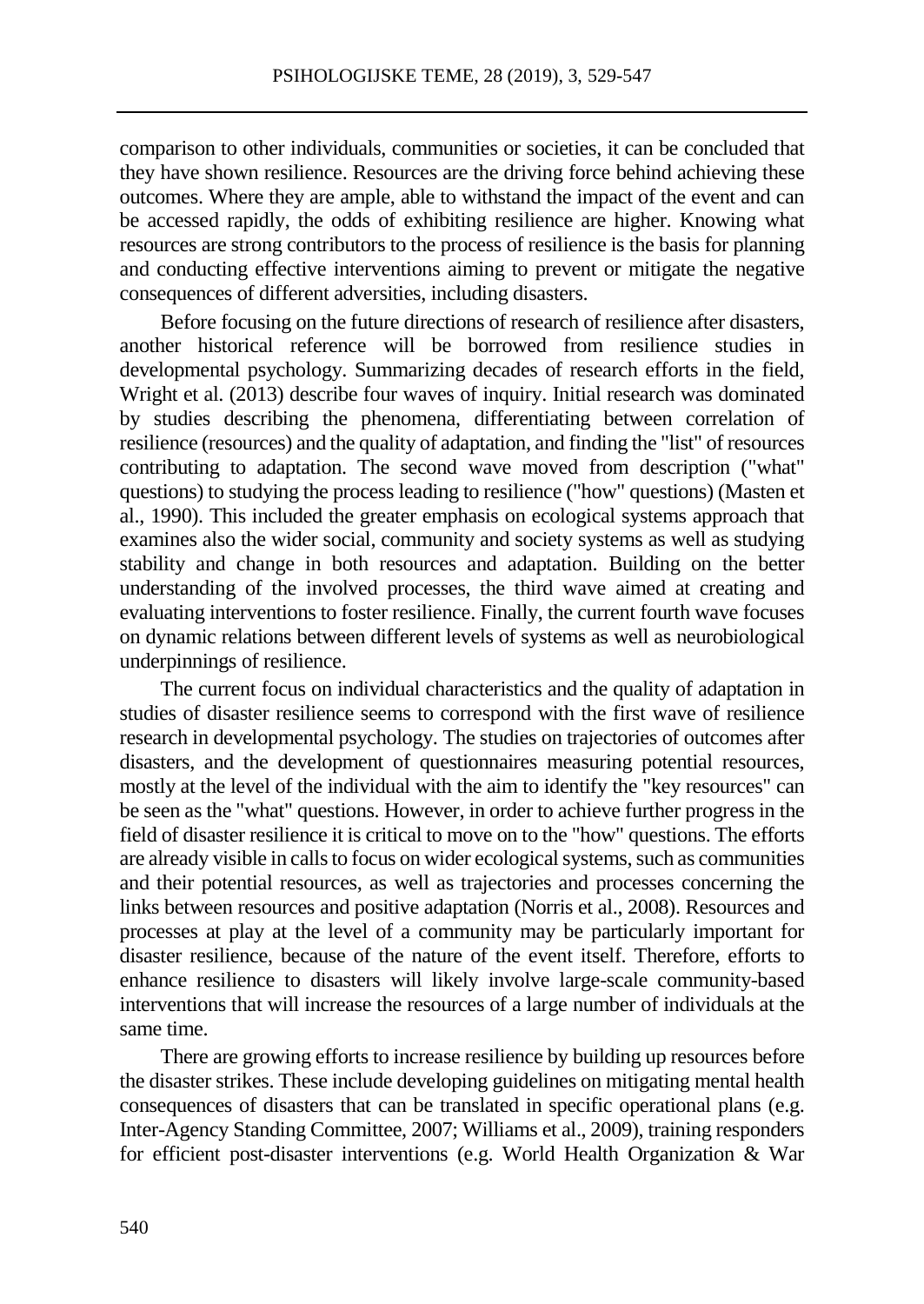Trauma Foundation and World Vision, 2011) and increasing knowledge and awareness of consequences of disasters (e.g. Ajduković, Bakić, & Ajduković, 2017) as well as establishing networks that aim at strengthening coordination and cooperation between different stakeholders and countries (e.g. Disaster Action and EUR-OPA). These efforts aim to contribute to disaster preparedness and, in turn, reduce mental health consequences. However, research on the process of disaster resilience is still emerging and there is a need for further consideration and grounding of these interventions on basic research findings (Bonanno & Diminich, 2013).

Future studies should, therefore, aim to address existing caveats. Longitudinal study designs, with samples exposed to differing levels of risk, followed over a longer period of time and assessing a wider spectrum of outcomes and resources at different levels of systems are needed. With the development of sophisticated statistical methods, including longitudinal and multi-level methods of assessment, there are numerous possibilities to study the relation between different processes that unfold over time, including the variability and changes in resources themselves. These findings should further aim to develop a working model of resilience of adults after exposure to disasters that would enable building evidence-based intervention models in order to increase resilience of endangered individuals and communities.

#### **References**

- Ahmad, S., Feder, A., Lee, E. J., Wang, Y., Southwick, S. M., Schlackman, E., Buchholz, K., Alonso, A., & Charney, D. S. (2010). Earthquake impact in a remote South Asian population: Psychosocial factors and posttraumatic symptoms. *Journal of Traumatic Stress, 23*(3), 408-412. doi:10.1002/jts.20535
- Ajduković, D., Bakić, H., & Ajduković, M. (2017). *Psihosocijalna podrška u kriznim situacijama velikih razmjera [Psychosocial support in large-scale crisis].* Zagreb: Hrvatski Crveni križ.
- Ajdukovic, D., Bakic, H., Corkalo Biruski, D., & Löw Stanic, A. (2015, June). *Systematic review and meta-analysis of long-term psychosocial effects of disasters.* Paper presented at the 14<sup>th</sup> Conference of the European Society for Traumatic Stress Studies, Vilnius, Lithuania.

Antonovsky, A. (1979). *Health, stress and coping*. San Francisco: Jossey-Bass Publishers.

Benight, C. C., Ironson, G., Klebe, K., Carver, C. S., Wynings, C., Burnett, K., ⋯ Schneiderman, N. (1999). Conservation of resources and coping self-efficacy predicting distress following a natural disaster: A causal model analysis where the environment meets the mind. *Anxiety, Stress & Coping, 12*(2), 107-126. doi:10.1080/ 10615809908248325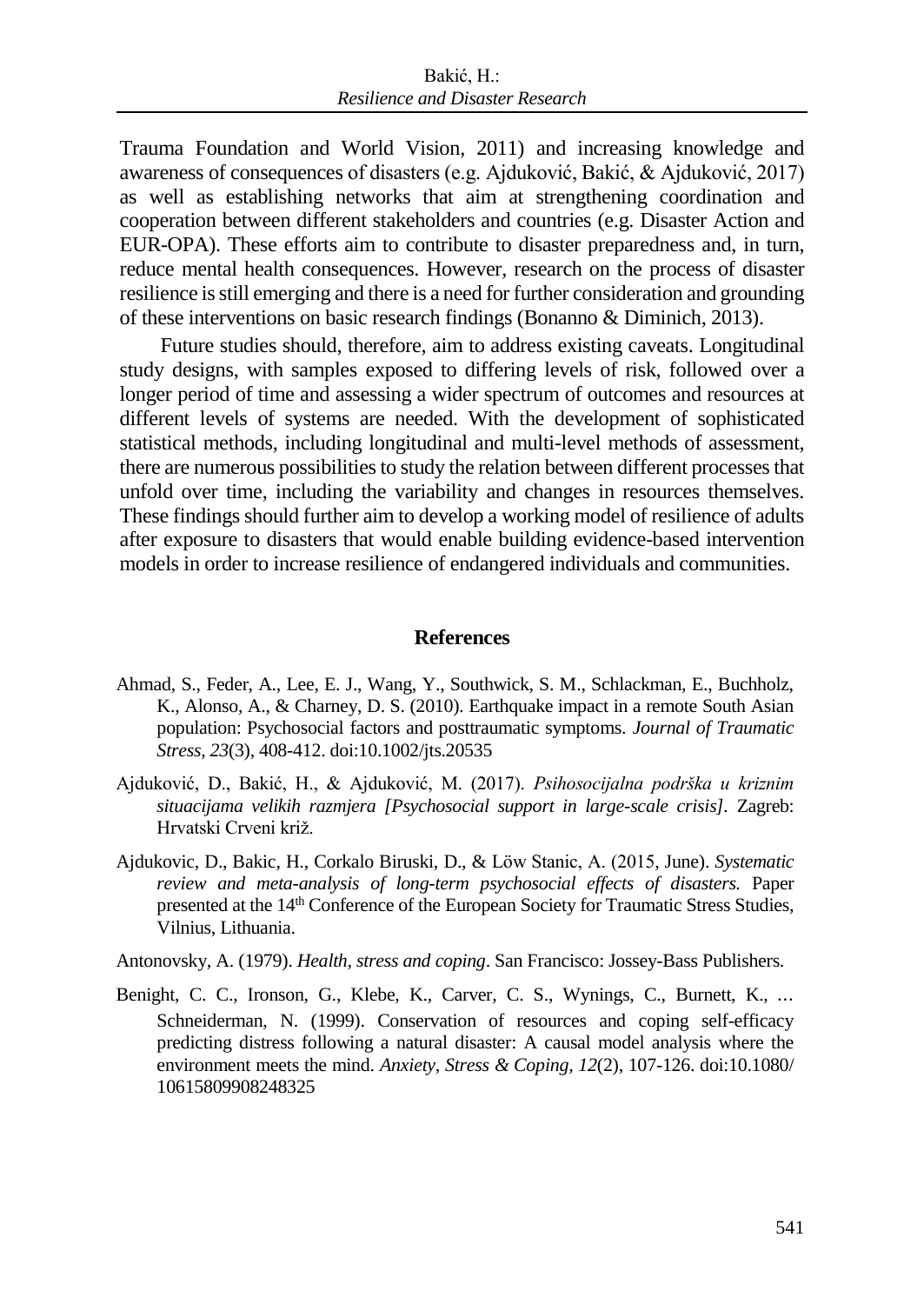- Block, J. H., & Block, J. (1982). The role of ego-control and ego-resiliency in the organization of behavior. In W. A. Collins (Ed.), *Development of cognition, affect, and social relations: The Minnesota symposia on child psychology* (pp. 39-101). New York: Psychology Press.
- Bonanno, G. A. (2004). Loss, trauma, and human resilience: Have we underestimated the human capacity to thrive after extremely aversive events? *American Psychologist, 59*(1), 20-28. doi:10.1037/0003-066X.59.1.20
- Bonanno, G. A., Brewin, C. R., Kaniasty, K., & Greca, A. M. L. (2010). Weighing the costs of disaster. *Psychological Science in the Public Interest, 11*(1), 1-49. doi:10.1177/ 1529100610387086
- Bonanno, G. A., & Diminich, E. D. (2013). Annual research review: Positive adjustment to adversity - trajectories of minimal-impact resilience and emergent resilience. *Journal of Child Psychology and Psychiatry, 54*(4), 378-401. doi:10.1111/jcpp.12021
- Bonanno, G. A., Galea, S., Bucciarelli, A., & Vlahov, D. (2007). What predicts psychological resilience after disaster? The role of demographics, resources, and life stress. *Journal of Consulting and Clinical Psychology, 75*(5), 671-682. doi:10.1037/ 0022-006X.75.5.671
- Braun-Lewensohn, O., & Sagy, S. (2014). Community resilience and sense of coherence as protective factors in explaining stress reactions: Comparing cities and rural communities during missiles attacks. *Community Mental Health Journal, 50*(2), 229- 234. doi:10.1007/s10597-013-9623-5
- Bronfenbrenner, U. (1977). Toward an experimental ecology of human development. *American Psychologist, 32*(7), 513-537. doi:10.1037/0003-066x.32.7.513
- Centre for Research on the Epidemiology of Disasters & United Nations Office for Disaster Risk Reduction. (2016). *Poverty & death: Disaster mortality*. Retrieved from http://cred.be/sites/default/files/CRED\_Disaster\_Mortality.pdf
- Connor, K. M., & Davidson, J. R. T. (2003). Development of a new resilience scale: The Connor-Davidson Resilience Scale (CD-RISC). *Depression and Anxiety, 18*(2), 76-82. doi:10.1002/da.10113
- Curran, P., & Hussong, A. (2002). Structural equation modeling of repeated measures data: latent curve analysis. In D. Moskowitz & S. Hershberger (Eds.), *Modeling intraindividual variability with repeated measures data: Methods and applications* (pp. 59-85). Mahwah, NJ, US: Lawrence Erlbaum Associates Publishers.
- Dogan, A. (2011). Adolescents' posttraumatic stress reactions and behavior problems following Marmara earthquake. *European Journal of Psychotraumatology, 2*(1), 5825. doi:10.3402/ejpt.v2i0.5825
- Flynn, B. (1994). Mental health services in large scale disasters: An overview of the Crisis Counseling Program. *NCPTSD Clinical Quarterly*, *4*(2), 1-12.
- Fritz, C. E. (1961). Disaster. In R. K. Merton & R. A. Nisbet (Eds.), *Contemporary social problems* (pp. 651-694). New York: Harcourt.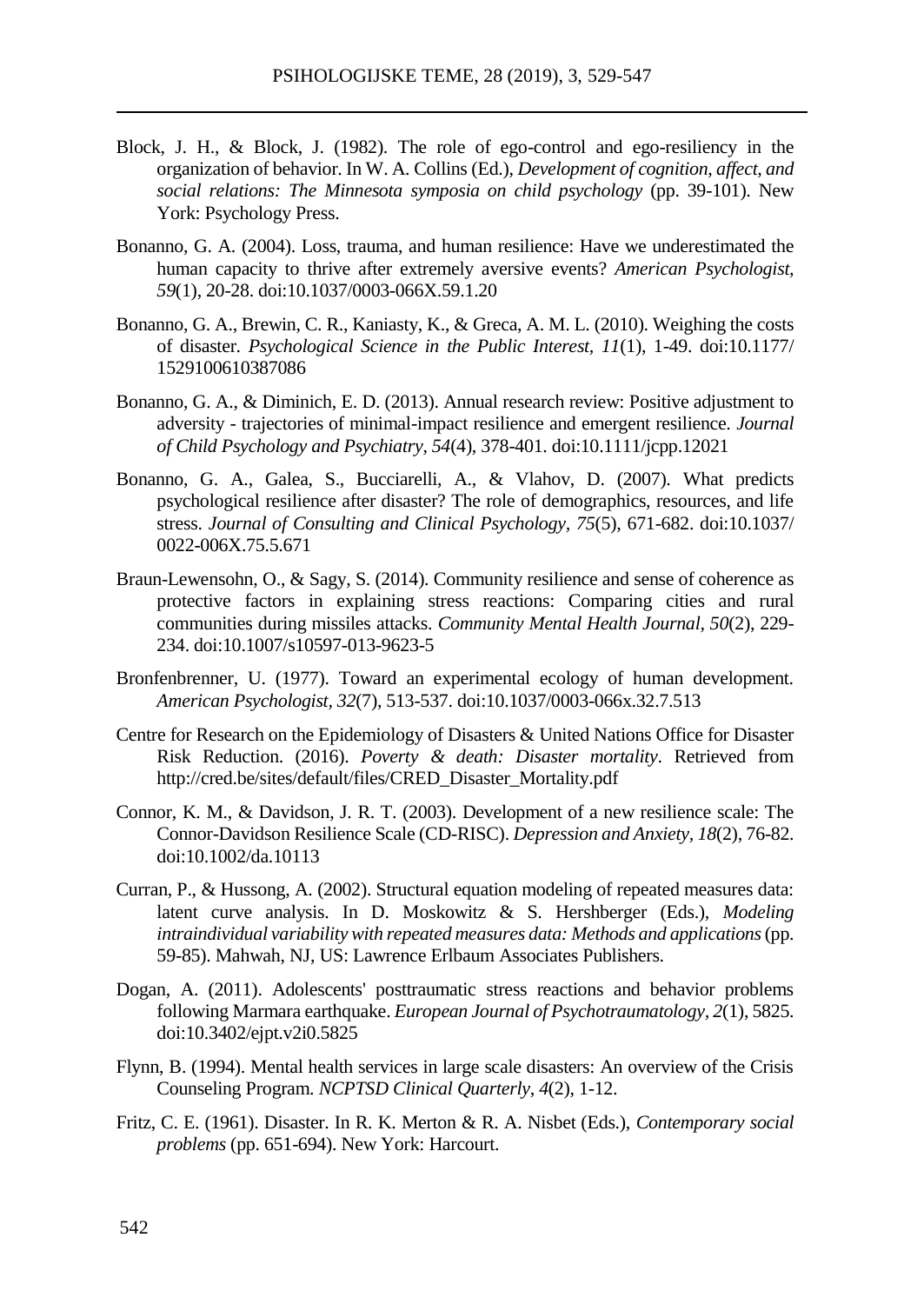- Ghisi, M., Novara, C., Buodo, G., Kimble, M. O., Scozzari, S., Di Natale, A., Sanavio, E., & Palomba, D. (2013). Psychological distress and post-traumatic symptoms following occupational accidents. *Behavioral Sciences, 3*(4), 587-600. doi:10.3390/bs3040587
- Guha-Sapir, D., Hoyois, P., & Below, R. (2016). *Annual disaster statistical review 2015: The numbers and trends*. Retrieved from http://reliefweb.int/report/ world/annualdisaster-statistical-review-2015-numbers-and-trends
- Havenaar, J. M., Rumyantzeva, G. M., van den Brink, W., Poelijoe, N. W., van den Bout, J., van Engeland, H., & Koeter, M. W. (1997). Long-term mental health effects of the Chernobyl disaster: An epidemiologic survey in two former Soviet regions. *The American Journal of Psychiatry, 154*(11), 1605-1607. doi:10.1176/ajp.154.11.1605
- Hobfoll, S. E. (1989). Conservation of resources: A new attempt at conceptualizing stress. *American Psychologist, 44*(3), 513-524. doi:10.1037/0003-066x.44.3.513
- Hobfoll, S. E., Palmieri, P. A., Johnson, R. J., Canetti-Nisim, D., Hall, B. J., & Galea, S. (2009). Trajectories of resilience, resistance, and distress during ongoing terrorism: The case of Jews and Arabs in Israel. *Journal of Consulting and Clinical Psychology, 77*(1), 138-148. doi:10.1037/a0014360
- Hull, A. M., Alexander, D. A., & Klein, S. (2002). Survivors of the Piper Alpha oil platform disaster: Long-term follow-up study. *British Journal of Psychiatry, 181*(05), 433-438. doi:10.1192/bjp.181.5.433
- Inter-Agency Standing Committee. (2007). IASC Guidelines on Mental Health and Psychosocial Support in Emergency Settings. Retrieved from www.who.int/mental\_ health/emergencies/guidelines\_iasc\_mental\_health\_psychosocial\_june\_2007.pdf
- Irmansyah, D. S., Maramis A., & Minas, H. (2010). Determinants of psychological morbidity in survivors of the earthquake and tsunami in Aceh and Nias. *International Journal of Mental Health, 4*(8), 8. doi:10.1186/1752-4458-4-8
- Johannesson, K. B., Arinell, H., & Arnberg, F. K. (2015). Six years after the wave. Trajectories of posttraumatic stress following a natural disaster. *Journal of Anxiety Disorders, 36,* 15-24. doi:10.1016/j.janxdis.2015.07.007
- Johannesson, K. B., Lundin, T., Fröjd, T., Hultman, C. M., & Michel, P.-O. (2011). Tsunamiexposed tourist survivors. *The Journal of Nervous and Mental Disease, 199*(3), 162- 169. doi:10.1097/NMD.0b013e31820c73d1
- Kaniasty, K., & Norris, F. H. (2008). Longitudinal linkages between perceived social support and posttraumatic stress symptoms: Sequential roles of social causation and social selection. *Journal of Traumatic Stress, 21*(3), 274-281. doi:10.1002/jts.20334
- Kessler, R. C., Angermeyer, M., Anthony, J. C., De Graaf, R., Demyttenaere, K., Gasquet, I., ⋯ Üstun, T. B. (2007). Lifetime prevalence and age-of-onset distributions of mental disorders in the World Health Organization's World Mental Health Survey Initiative. *World Psychiatry, 6*(3), 168-176.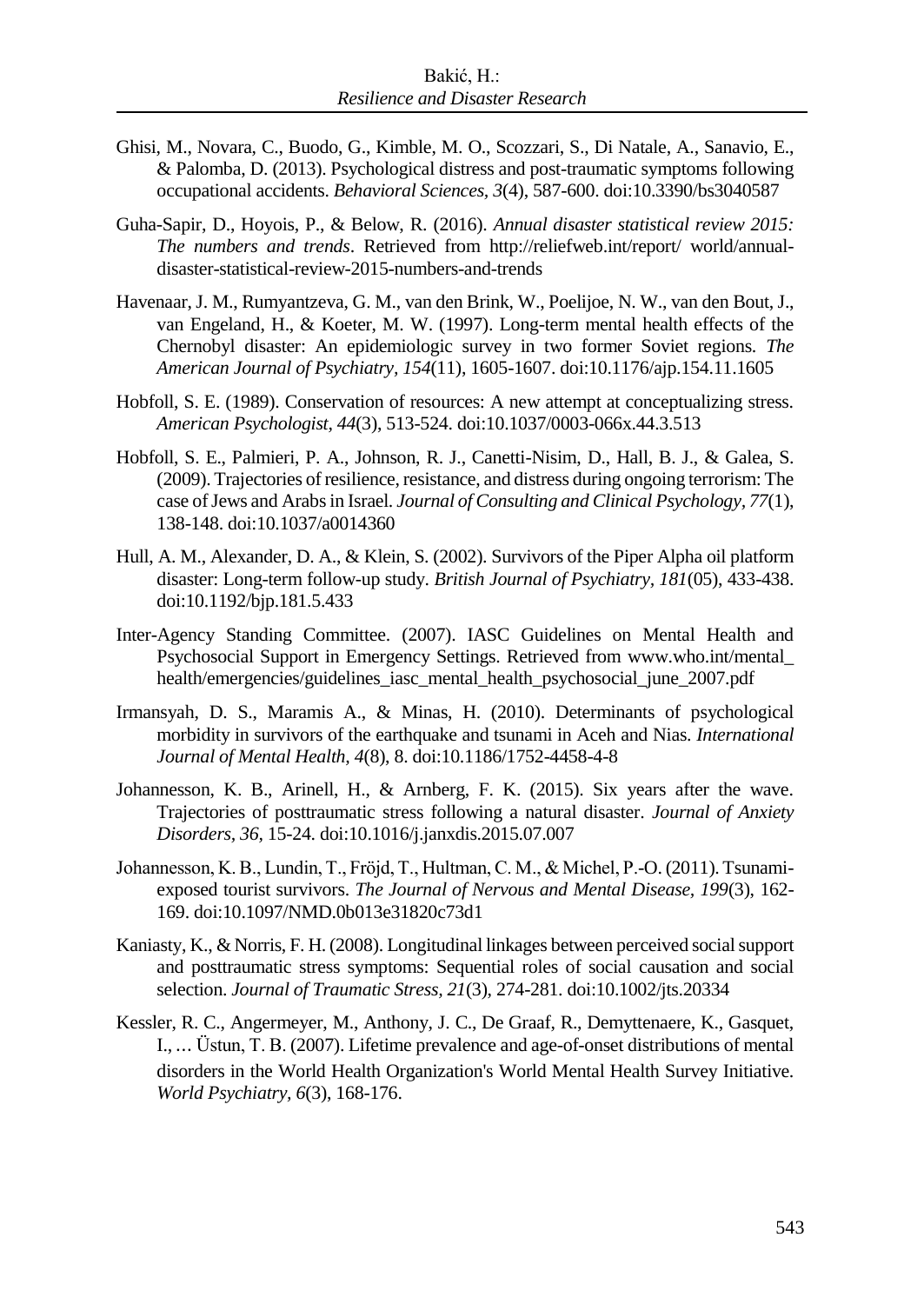- Kimhi, S. (2016). Levels of resilience: Associations among individual, community, and national resilience. *Journal of Health Psychology, 21*(2), 164-170. doi:10.1177/ 1359105314524009
- Kimhi, S., & Eshel, Y. (2009). Individual and public resilience and coping with long‐term outcomes of war. *Journal of Applied Biobehavioral Research, 14*(2), 70-89. doi:10.1111/j.1751-9861.2009.00041.x
- Kimhi, S., & Shamai, M. (2004). Community resilience and the impact of stress: Adult response to Israel's withdrawal from Lebanon. *Journal of Community Psychology*, *32*(4), 439-451. doi:10.1002/jcop.20012
- Kobasa, S. C. (1979). Stressful life events, personality, and health: An inquiry into hardiness. *Journal of Personality and Social Psychology, 37*(1), 1-11. doi:10.1037/0022-3514. 37.1.1
- Litz, B. T. (2005). Has resilience to severe trauma been underestimated? *The American Psychologist, 60*(3), 262-262. doi:10.1037/0003-066X.60.3.262a
- Luthar, S. S., & Brown, P. J. (2007). Maximizing resilience through diverse levels of inquiry: Prevailing paradigms, possibilities, and priorities for the future. *Development and Psychopathology, 19*(3), 931-955. doi:10.1017/ S0954579407000454
- Luthar, S. S., Cicchetti, D., & Becker, B. (2000). The construct of resilience: A critical evaluation and guidelines for future work. *Child Development, 71*(3), 543-562. doi:10.1111/1467-8624.00164
- Masten, A. S. (1994). Resilience in individual development: Successful adaptation despite risk and adversity: Challenges and prospects. In M. Wang & E. Gordon (Eds.), *Educational resilience in inner city America: Challenges and prospects* (pp. 3-25). Hillsdale, NJ: Lawrence Erlbaum.
- Masten, A. S. (2014). *Ordinary magic: Resilience in development*. New York: The Guilford Press.
- Masten, A. S., Best, K. M., & Garmezy, N. (1990). Resilience and development: Contributions from the study of children who overcome adversity. *Development and Psychopathology, 2*(04), 425. doi:10.1017/S0954579400005812
- Masten, A. S., & Narayan, A. J. (2012). Child development in the context of disaster, war, and terrorism: Pathways of risk and resilience. *Annual Review of Psychology, 63*(1), 227-257. doi:10.1146/annurev-psych-120710-100356
- Masten, A. S., & Reed, M-G. J. (2002). Resilience in development. In C. R. Snyder & S. J. Lopez (Eds.), *Handbook of positive psychology* (pp. 74-88). New York: Oxford University Press.
- Morgan, L., Scourfield, J., Williams, D., Jasper, A., & Lewis, G. (2003). The Aberfan disaster: 33-year follow-up of survivors. *British Journal of Psychiatry, 182*(06), 532- 536. doi:10.1192/bjp.182.6.532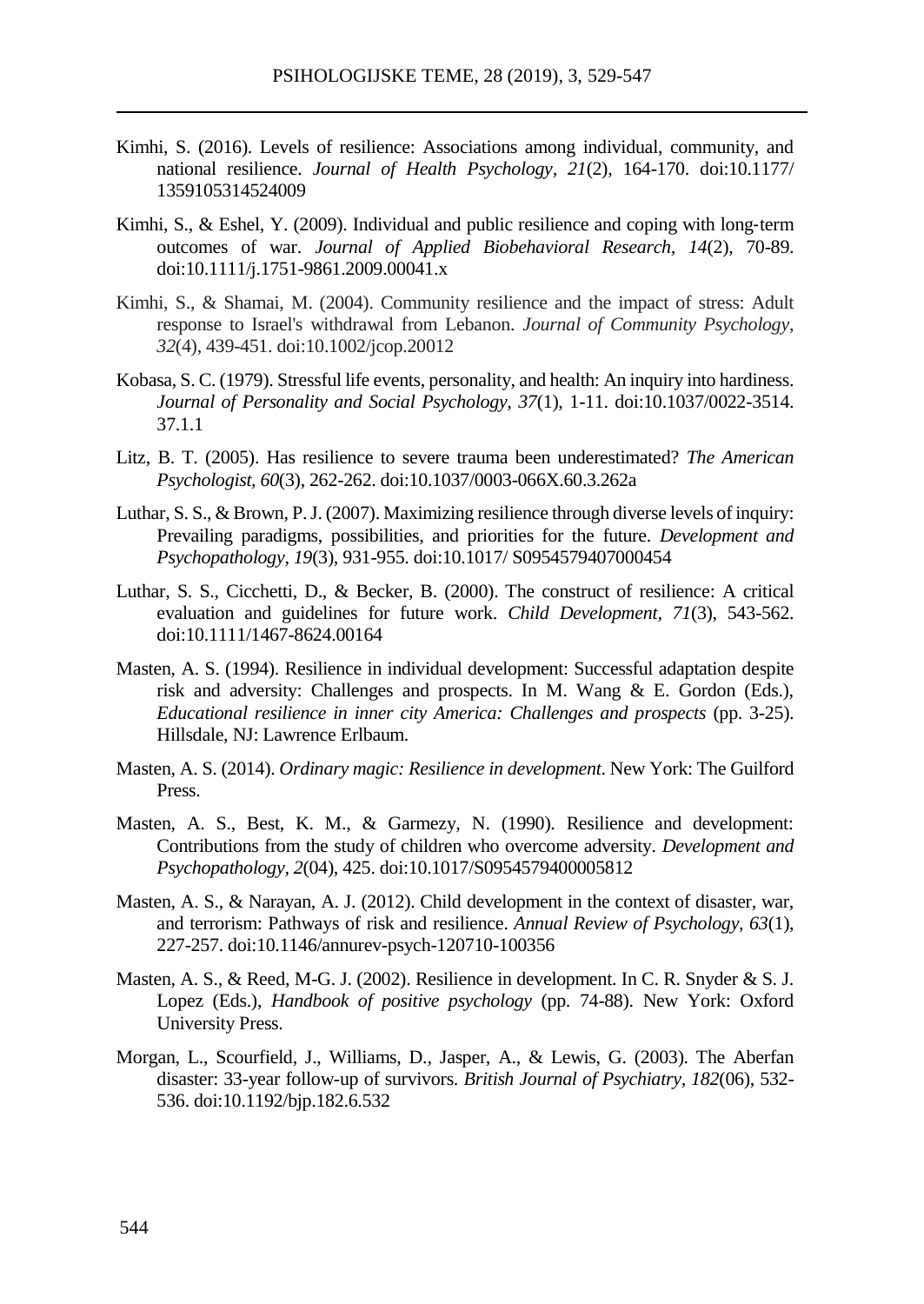- Muthen, B. (2004). Latent variable analysis: Growth mixture modeling and related techniques for longitudinal data. In D. Kaplan (Ed.), *The Sage handbook of quantitative methodology for the social sciences* (pp. 345-368). Newbury Park, CA: Sage.
- National Science and Technology Council. (2005). *Grand challenges for disaster reduction: A report of the subcommittee on disaster reduction*. Retrieved from http://www.sdr. gov/docs/SDRGrandChallengesforDisasterReduction.pdf
- Norris, F. H., Friedman, M. J., Watson, P. J., Byrne, C. M., Diaz, E., & Kaniasty, K. (2002). 60,000 disaster victims speak: Part I. An empirical review of the empirical literature, 1981-2001. *Psychiatry, 65*(3), 207-239. doi:10.1521/ psyc.65.3.207.20173
- Norris, F. H., Stevens, S. P., Pfefferbaum, B., Wyche, K. F., & Pfefferbaum, R. L. (2008). Community resilience as a metaphor, theory, set of capacities, and strategy for disaster readiness. *American Journal of Community Psychology, 41*(1-2), 127-150. doi:10.1007/s10464-007-9156-6
- Norris, F. H., Tracy, M., & Galea, S. (2009). Looking for resilience: Understanding the longitudinal trajectories of responses to stress. *Social Science & Medicine, 68*(12), 2190-2198. doi:10.1016/j.socscimed.2009.03.043
- Panter-Brick, C., & Leckman, J. F. (2013). Editorial commentary: Resilience in child development - interconnected pathways to wellbeing. *Journal of Child Psychology and Psychiatry, 54*(4), 333-336. doi:10.1111/jcpp.12057
- Resilience. (2018). *Merriam-Webster.com*. Retrieved from https://www.merriam-webster. com/dictionary/resilience
- Rutter, M. (2000). Resilience reconsidered: Conceptual considerations, empirical findings, and policy implications. In J. P. Shonkoff & S. J. Meisels (Eds.), *Handbook of early childhood intervention* (pp. 651-682). New York, NY, US: Cambridge University Press.
- Sattler, D. N., de Alvarado, A. M. G., de Castro, N. B., van Male, R., Zetino, A. M., & Vega, R. (2006). El Salvador earthquakes: Relationships among acute stress disorder symptoms, depression, traumatic event exposure, and resource loss. *Journal of Traumatic Stress, 19*(6), 879-893. doi:10.1002/jts.20174
- Southwick, S. M., Bonanno, G. A., Masten, A. S., Panter-Brick, C., & Yehuda, R. (2017). Resilience definitions, theory, and challenges: Interdisciplinary perspectives. *European Journal of Psychotraumatology, 5*(1), 25338. doi:10.3402/ejpt.v5.25338
- United Nations Office for Disaster Risk Reduction. (2009). *UNISDR terminology on disaster risk reduction*. Retrieved from http://www.unisdr.org/we/inform/ publications/7817
- United Nations Office for Disaster Risk Reduction. (2015). *Sendai framework for disaster risk reduction 2015 - 2030*. Retrieved from http://www.unisdr.org/files/43291\_ sendaiframeworkfordrren.pdf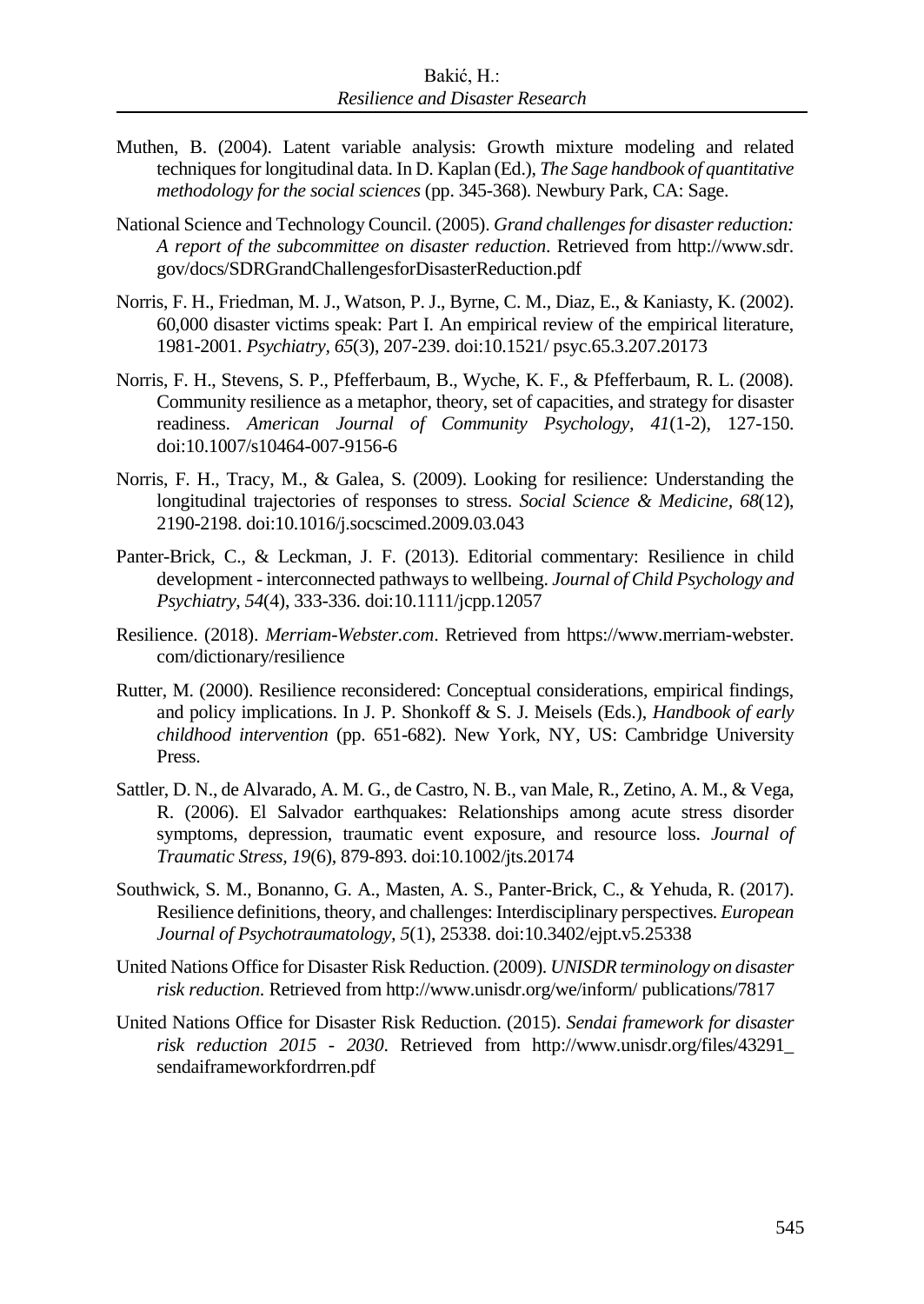- United Nations. (2005). *Hyogo framework for action 2005-2015: Building the resilience of nations and communities to disasters*. Retrieved from http://www.unisdr.org/2005/ wcdr/intergover/official-doc/L-docs/Hyogo-framework-for-action-english.pdf
- Vanderbilt-Adriance, E., & Shaw, D. S. (2008). Conceptualizing and re-evaluating resilience across levels of risk, time, and domains of competence. *Clinical Child and Family Psychology Review, 11*(1-2), 30-58. doi:10.1007/s10567-008-0031-2
- Williams, R., Bisson, J., Ajdukovic, D., Kemp, V., Olff, M., Alexander, D., ⋯ Bevan, P. (2009). *Guidance for responding to the psychosocial and mental health needs of people affected by disasters or major incidents*. Retrieved from http://www.coe.int/t/ dg4/majorhazards/ressources/virtuallibrary/materials/uk/Principles\_for\_Disaster\_and \_Major\_Incident\_Psychosocial\_Care\_Final.pdf
- Windle, G., Bennett, K. M., & Noyes, J. (2011). A methodological review of resilience measurement scales. *Health and Quality of Life Outcomes, 9*(1)*,* 8. doi:10.1186/1477- 7525-9-8
- World Health Organization, & War Trauma Foundation and World Vision. (2011). *Psychological first aid: Guide for field workers*. Geneva: WHO. Retrieved from http://reliefweb.int/sites/reliefweb.int/files/resources/FullReport\_149.pdf
- Wright, M. O. 'D., Masten, A. S., & Narayan, A. J. (2013). Resilience processes in development: Four waves of research on positive adaptation in the context of adversity. In S. Goldstein & R. B. Brooks (Eds.), *Handbook of resilience in children* (pp. 15-37). Boston, MA: Springer US.
- Ying, L., Wu, X., Lin, C., & Jiang, L. (2014). Traumatic severity and trait resilience as predictors of posttraumatic stress disorder and depressive symptoms among adolescent survivors of the Wenchuan earthquake. *PLoS ONE, 9*(2), e89401. doi:10.1371/journal. pone.0089401
- Zimet, G. D., Dahlem, N. W., Zimet, S. G., & Farley, G. K. (1988). The Multidimensional Scale of Perceived Social Support. *Journal of Personality Assessment, 52*(1), 30-41. doi:10.1207/s15327752jpa5201\_2
- Zwiebach, L., Rhodes, J., & Roemer, L. (2010). Resource loss, resource gain, and mental health among survivors of Hurricane Katrina. *Journal of Traumatic Stress, 23*(6), 751- 758. doi:10.1002/jts.20579